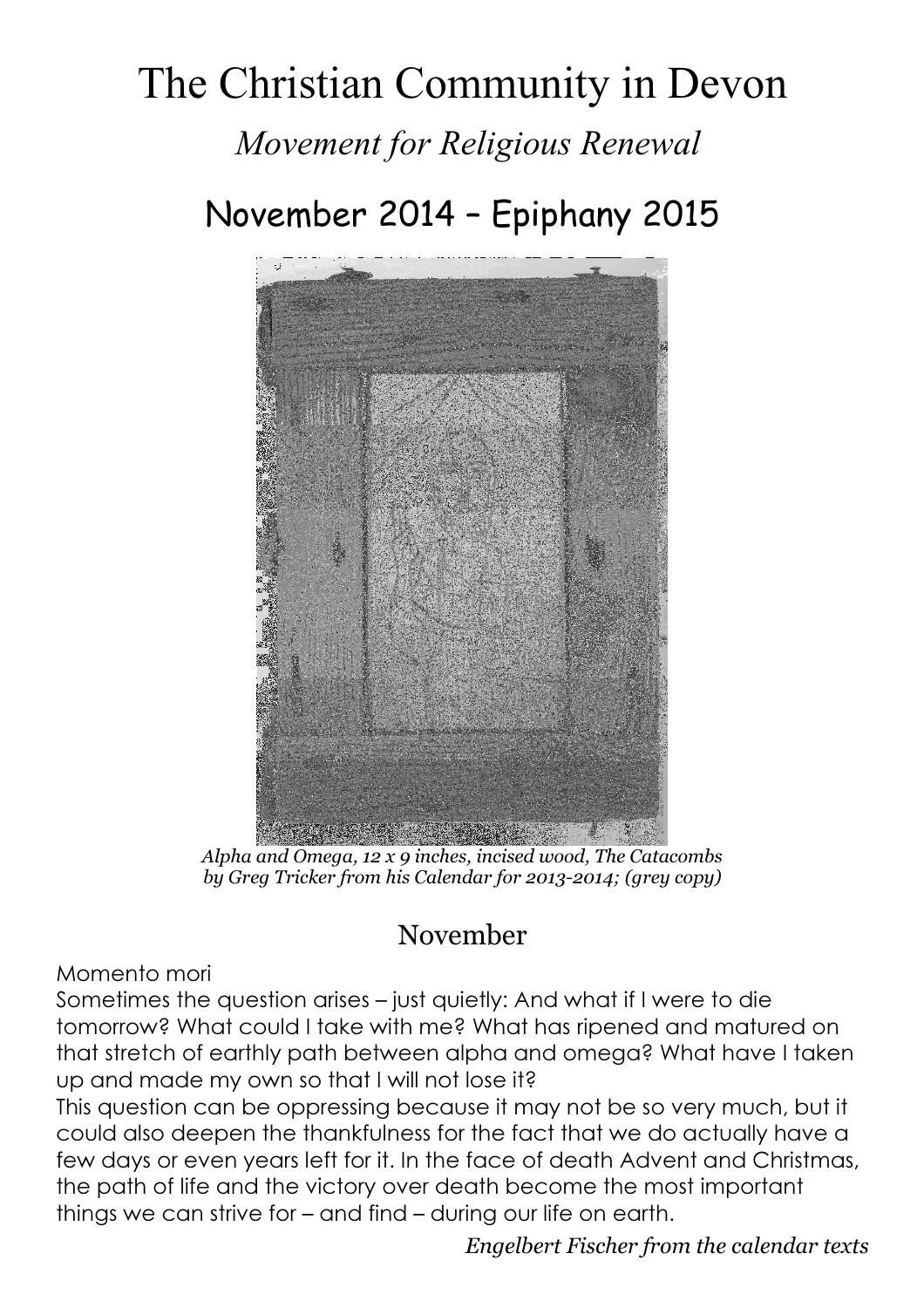## November 2014

| Sunday 2 <sup>nd</sup>       | 10.00<br>11.30 | The Act of Consecration of Man<br>All Souls Threshold meeting including an<br>Eurythmy performance of a Michaelmas verse by<br>R. Steiner and Beethoven's "Ode to Joy"<br>by Margot Cooper's Eurythmy group                                                                                                                                                                                                                 |  |
|------------------------------|----------------|-----------------------------------------------------------------------------------------------------------------------------------------------------------------------------------------------------------------------------------------------------------------------------------------------------------------------------------------------------------------------------------------------------------------------------|--|
| Wednesday 5th                | 10.00          | The Act of Consecration of Man                                                                                                                                                                                                                                                                                                                                                                                              |  |
| Saturday 8th                 | 19.00          | <b>Remembrance Gathering with address, lighting</b><br>candles, music, songs and an Eurythmy<br>performance of Adam Bittleston's poem "Against"<br>Fear" by Chloe Davis                                                                                                                                                                                                                                                     |  |
| Sunday 9th                   | 10.00<br>11.30 | The Act of Consecration of Man<br>'Sun and Cross'<br>Art workshop with Anna Hubbard<br>Art therapist from Stroud<br>Why are the Celtic Crosses so intriguing?<br>Come and explore their essential elements.<br>Follow guided steps to produce a simple and beautiful example yourself.<br>This is an activity using both movement and Form Drawing.<br>There is something here for both beginners and the more experienced. |  |
| No service<br>Wednesday 12th |                |                                                                                                                                                                                                                                                                                                                                                                                                                             |  |

| Sunday 16th          | 10.00<br>11.30 | The Act of Consecration of Man<br><b>Book of Revelation study (XIV 1-5)</b><br>(The lamb and the 144 000)        |  |
|----------------------|----------------|------------------------------------------------------------------------------------------------------------------|--|
| Wednesday 19th 10.00 |                | The Act of Consecration of Man                                                                                   |  |
| Sunday 23rd          | 10.00<br>11.30 | The Act of Consecration of Man<br>'The Present Fishes Age'<br>explored through 6 drawings<br>Talk by John Salter |  |
| Wednesday 26th 10.00 |                | The Act of Consecration of Man                                                                                   |  |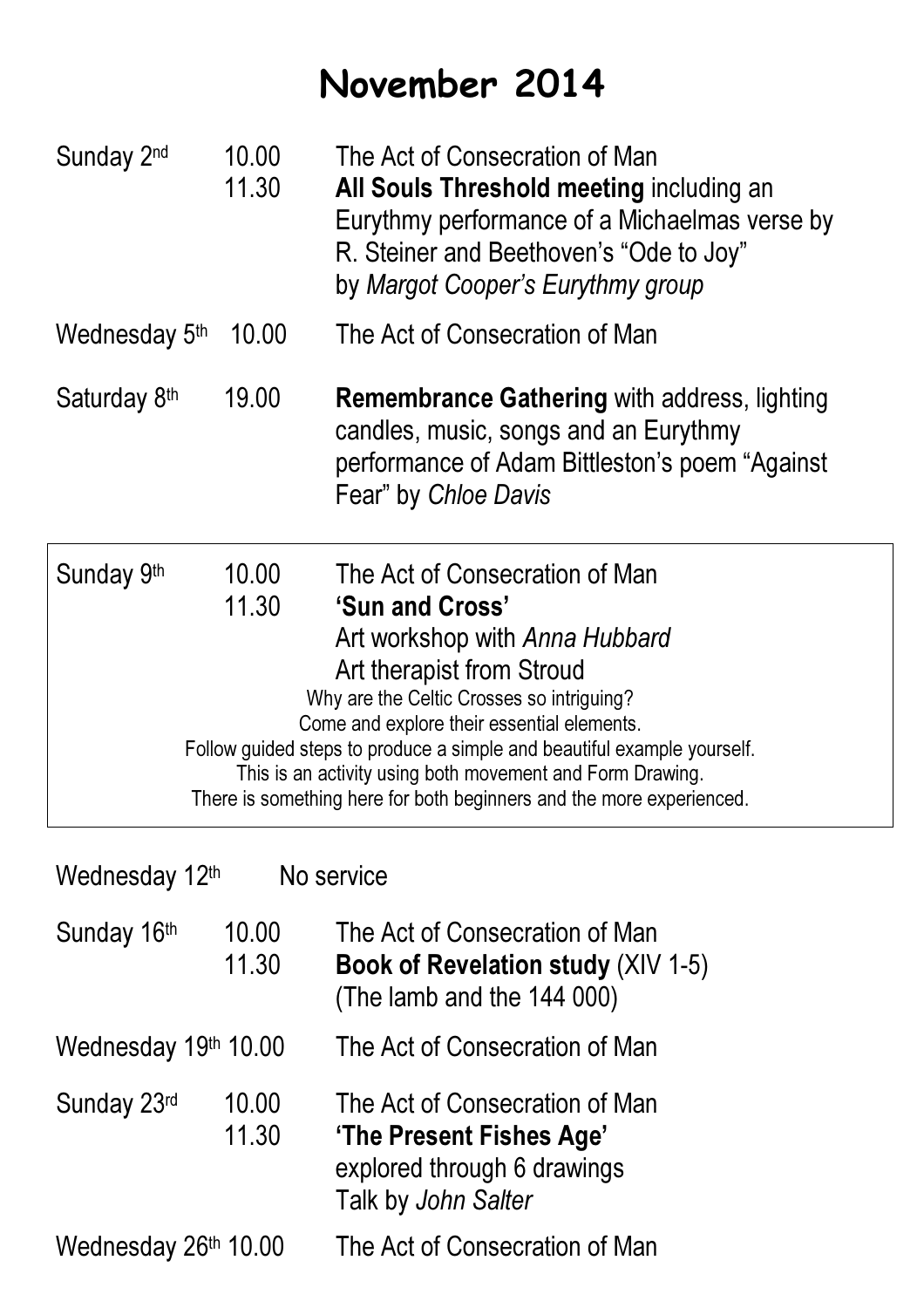### Advent

| Sunday 30th                      | 9.10<br>10.00<br>11.30<br>12.30 | <b>Children Service</b><br>The Act of Consecration of Man<br><b>Open Conversation</b><br>Bring any theme or question!<br>Helpers needed for setting up the spiral!        |
|----------------------------------|---------------------------------|---------------------------------------------------------------------------------------------------------------------------------------------------------------------------|
|                                  | 16.00                           | <b>Advent Spiral</b><br>A festival for families with young children                                                                                                       |
| December                         |                                 |                                                                                                                                                                           |
| Wednesday $3rd$ 10.00            |                                 | The Act of Consecration of Man                                                                                                                                            |
| Sunday 7th                       | 10.00<br>11:30                  | The Act of Consecration of Man<br><b>Threshold meeting</b>                                                                                                                |
| Wednesday 10th 10.00             |                                 | The Act of Consecration of Man                                                                                                                                            |
| Sunday 14th                      | 8.30<br>10.00<br>11.30          | Santa Lucia Festival<br>A festival for families with young children<br>The Act of Consecration of Man<br><b>Book of Revelation study (XIV 6-13)</b><br>(The three Angels) |
| Wednesday 17 <sup>th</sup> 10.00 |                                 | The Act of Consecration of Man                                                                                                                                            |
| Sunday 21 <sup>st</sup>          | 10.00<br>11.30                  | The Act of Consecration of Man<br>'The Messiah'<br>Prophecies from the Old Testament<br>Talk by Jacqui Ellis                                                              |
|                                  | 16.00                           | 'Refusey Reinecke'<br>A puppet show for young children                                                                                                                    |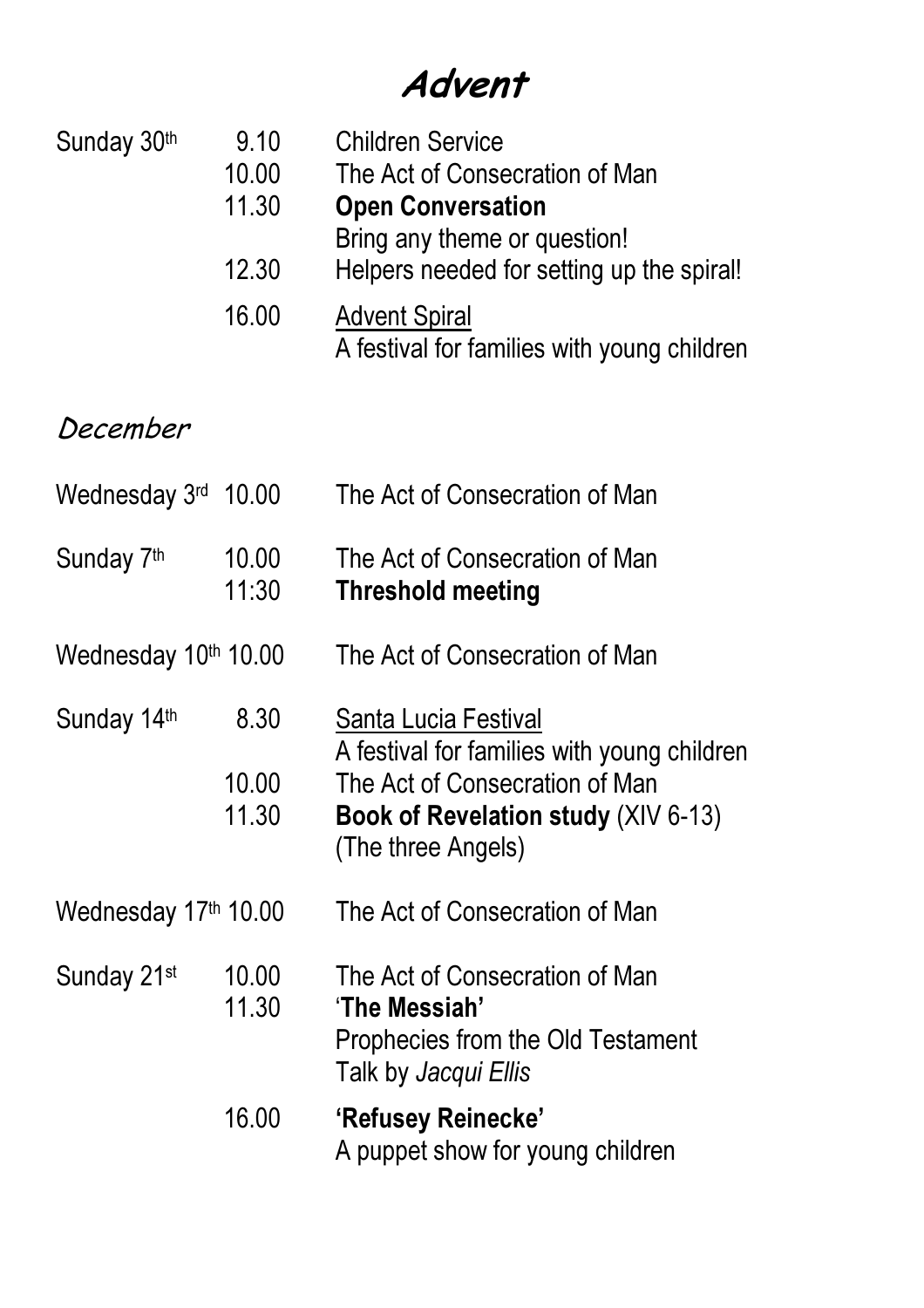## Christmas and the 12 Holy Nights

Wednesday 24<sup>th</sup> Christmas Eve

- 16.00 Family festival with lighting the candles on the Christmas tree
- 23.00 Contemplative time with music next to candlelight tree
- 24.00 The Act of Consecration of Man Midnight service

Thursday 25th Christmas Day

- 8.00 The Act of Consecration of Man Christmas Dawn service
- 9.10 Special Children's Service for Christmas Day
- 10.00 The Act of Consecration of Man Christmas Day service

Friday 26th

10.00 The Act of Consecration of Man

Saturday 27th

- 10.00 The Act of Consecration of Man
- 11.15 'The Language of Flowers (part1)' 'The language of Love' Talk by Margot Cooper

Sunday 28th

- 10.00 The Act of Consecration of Man
- 11.30 'The Language of Flowers' (part2) 'The Flowers in the BD Compost Preparations' Talk by Christopher Cooper

Monday 29th

10.00 The Act of Consecration of Man

Tuesday 30th

10.00 The Act of Consecration of Man

Wednesday 31st New Year's Eve

- 10.00 The Act of Consecration of Man
- 11.15 'Follow Me' Talk by Rory Valentine Based on Raphael's Painting: 'Christ's Charge to Peter'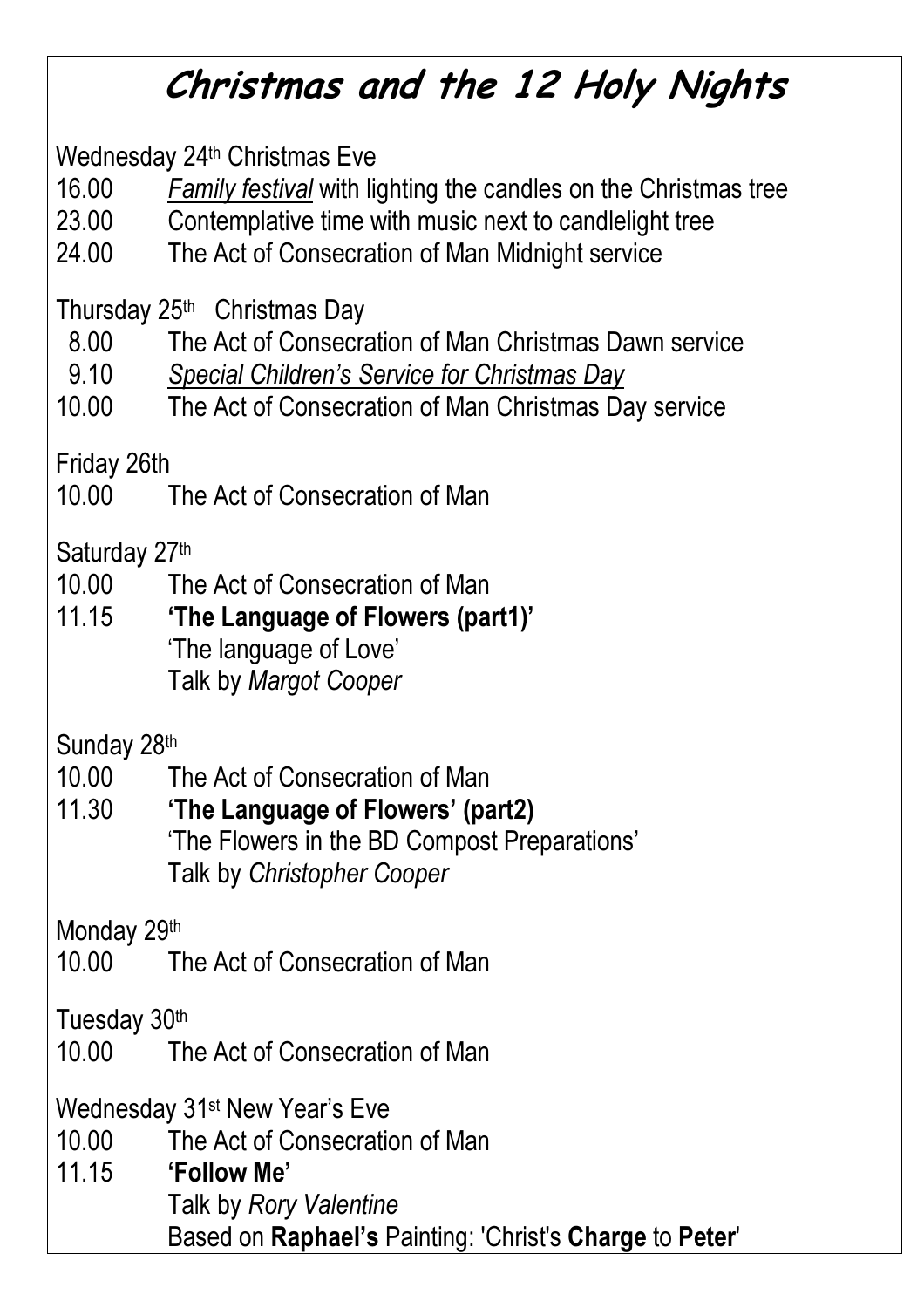### January 2015!

Thursday 1st

10.00 The Act of Consecration of Man

Friday 2nd

- 10.00 The Act of Consecration of Man
- 11.15 'The New Jerusalem'
	- Talk with conversation by visiting Carmel Iveson

Saturday 3rd

- 10.00 The Act of Consecration of Man
- 11.15 'Evolution, Coming down to Earth' Part 1: 'Setting the Scene' Talk by John Salter

Sunday 4th

- 10.00 The Act of Consecration of Man
- 11.30 'Evolution, Coming down to Earth' Part 2: 'The final Descent' Talk by John Salter

Monday 5<sup>th</sup>

10.00 The Act of Consecration of Man

Epiphany

| Tuesday 6th         | 10.00<br>16.00 | The Act of Consecration of Man<br><b>A Three Kings Play</b><br>Celebration for young and old, where the 3 kings<br>bring their offerings and take the tree away. |
|---------------------|----------------|------------------------------------------------------------------------------------------------------------------------------------------------------------------|
| Wednesday 7th 10.00 |                | The Act of Consecration of Man                                                                                                                                   |
| Sunday 11th         | 10.00<br>11:30 | The Act of Consecration of Man<br><b>Threshold Meeting</b>                                                                                                       |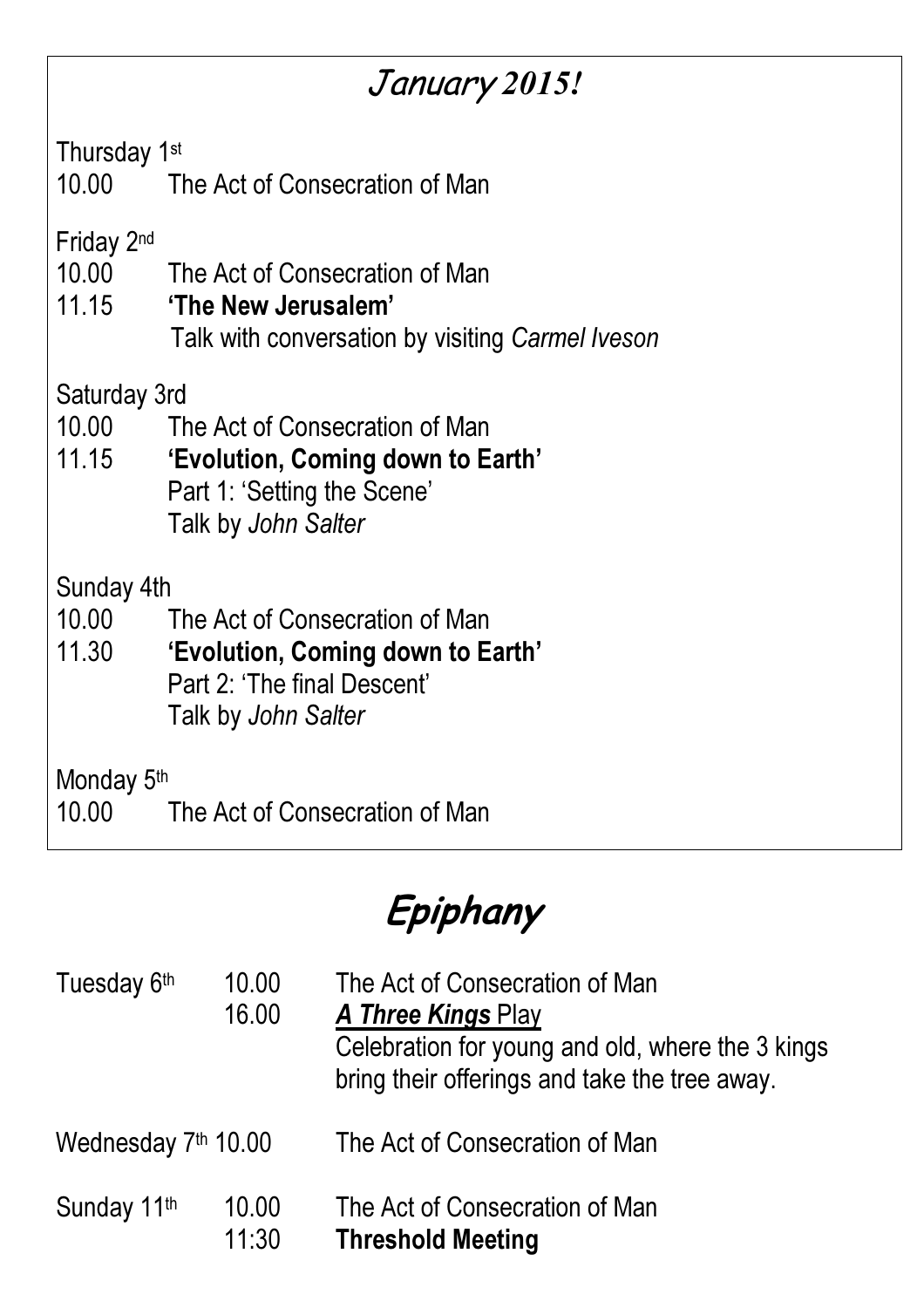| Wednesday 14th 10.00                                                                       |                | The Act of Consecration of Man                                                                                                                                                                        |  |
|--------------------------------------------------------------------------------------------|----------------|-------------------------------------------------------------------------------------------------------------------------------------------------------------------------------------------------------|--|
| Sunday 18th                                                                                | 10.00<br>11.30 | The Act of Consecration of Man<br>'Tolerance and/or Discernment<br>in Spiritual Realms?'<br>A conversation introduced by Erhard Keller                                                                |  |
| Wednesday 21 <sup>st</sup> 10.00                                                           |                | The Act of Consecration of Man                                                                                                                                                                        |  |
| Wednesday 21 <sup>st</sup> 19.00<br>festival for two years running!                        |                | "An Evening with Dementia"<br>A play written and performed by Trevor Smith<br>Followed by conversation on the theme<br>This very topical and popular play has been a sell out at the Edinburgh fringe |  |
|                                                                                            |                | At the Greenwood Hall at Hood Manor Steiner School                                                                                                                                                    |  |
| Tickets at door £8/£4<br>For more information see: http://www.aneveningwithdementia.co.uk/ |                |                                                                                                                                                                                                       |  |
| Sunday 25th                                                                                | 10.00<br>11.30 | The Act of Consecration of Man<br>Book of Revelation study (XIV 14-20)<br>(The Harvest of the Earth)                                                                                                  |  |
| Wednesday 28th 10.00                                                                       |                | The Act of Consecration of Man                                                                                                                                                                        |  |
| February                                                                                   |                |                                                                                                                                                                                                       |  |
| Sunday 1 <sup>st</sup>                                                                     | 10.00<br>11.30 | The Act of Consecration of Man<br>'An Electronic Silent Spring'<br>Talk by Kate Towey                                                                                                                 |  |
| Wednesday 4th                                                                              | 10.00          | The Act of Consecration of Man                                                                                                                                                                        |  |
| Looking forward:                                                                           |                |                                                                                                                                                                                                       |  |
| Sunday 8 <sup>th</sup>                                                                     | 10.00<br>11.30 | The Act of Consecration of Man<br>'An Art Therapy Case Study'<br>Talk by Jenny Tanser                                                                                                                 |  |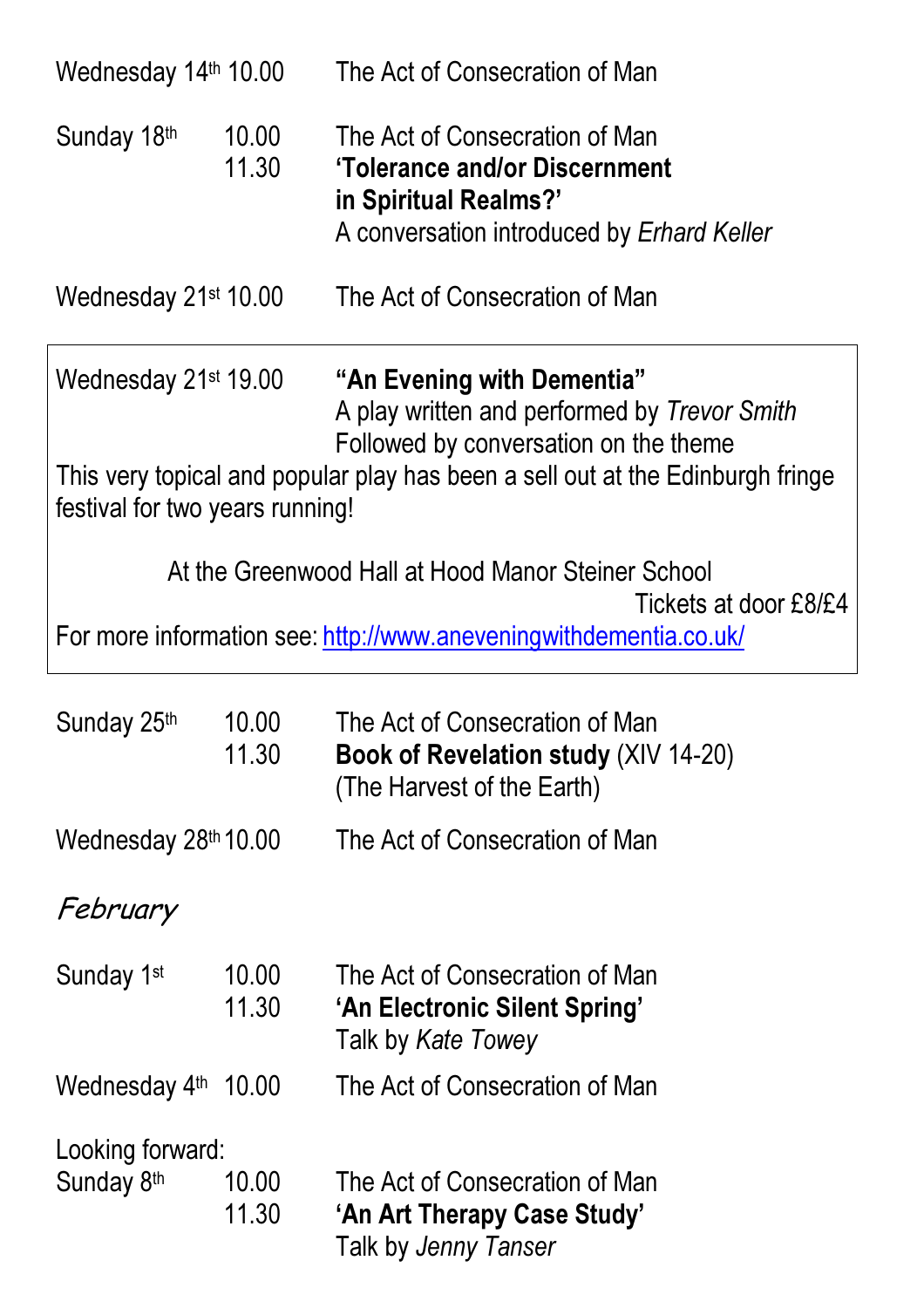#### Priest's absence:

| $20th$ of October until $30th$ of October        | Holiday            |
|--------------------------------------------------|--------------------|
| 11 <sup>th</sup> to 12 <sup>th</sup> of November | Meetings in London |
| 10th to 11th February 2015                       | Meetings in London |

If I am not at home you can reach me on 07716229409

If I am not available and it is urgent please phone Carmel Iveson 07791314215

#### Gospel readings for this period

| Sunday, November 2<br>Sunday, November 9<br>Sunday, November 16<br>Sunday, November 23                     | $\ddotsc$<br>$\ddotsc$<br>$\mathbb{R}^2$<br>$\ddotsc$ | Rev. 3:7-13<br>Rev. 4:1-11<br>Rev. 7:9-17<br>Rev 14:13-20                                      |
|------------------------------------------------------------------------------------------------------------|-------------------------------------------------------|------------------------------------------------------------------------------------------------|
| <b>Advent</b>                                                                                              |                                                       |                                                                                                |
| Sunday, November 30<br>Sunday, December 7<br>Sunday, December 14<br>Sunday, December 21                    | $\ddotsc$<br>$\ddotsc$<br>$\ddotsc$<br>.              | Luke 21:25-36<br>Luke 21:25-36<br>Luke 21:25-36<br>Luke 21:25-36                               |
| <b>Christmas</b>                                                                                           |                                                       |                                                                                                |
| Thursday, December 25<br>Midnight<br>Dawn<br>Morning<br>Sunday, January 4                                  |                                                       | Matthew $1:1-25$<br>Luke 2:1-20<br>John 21:15-25<br>John 1:1-18                                |
| <b>Epiphany</b>                                                                                            |                                                       |                                                                                                |
| Tuesday, January 6<br>Sunday, January 11<br>Sunday, January 18<br>Sunday, January 25<br>Sunday, February 1 |                                                       | <b>Matthew 2:1-12</b><br><b>Matthew 2:1-12</b><br>Luke 2:41-52<br>John 2:1-11<br>Luke 13:10-17 |